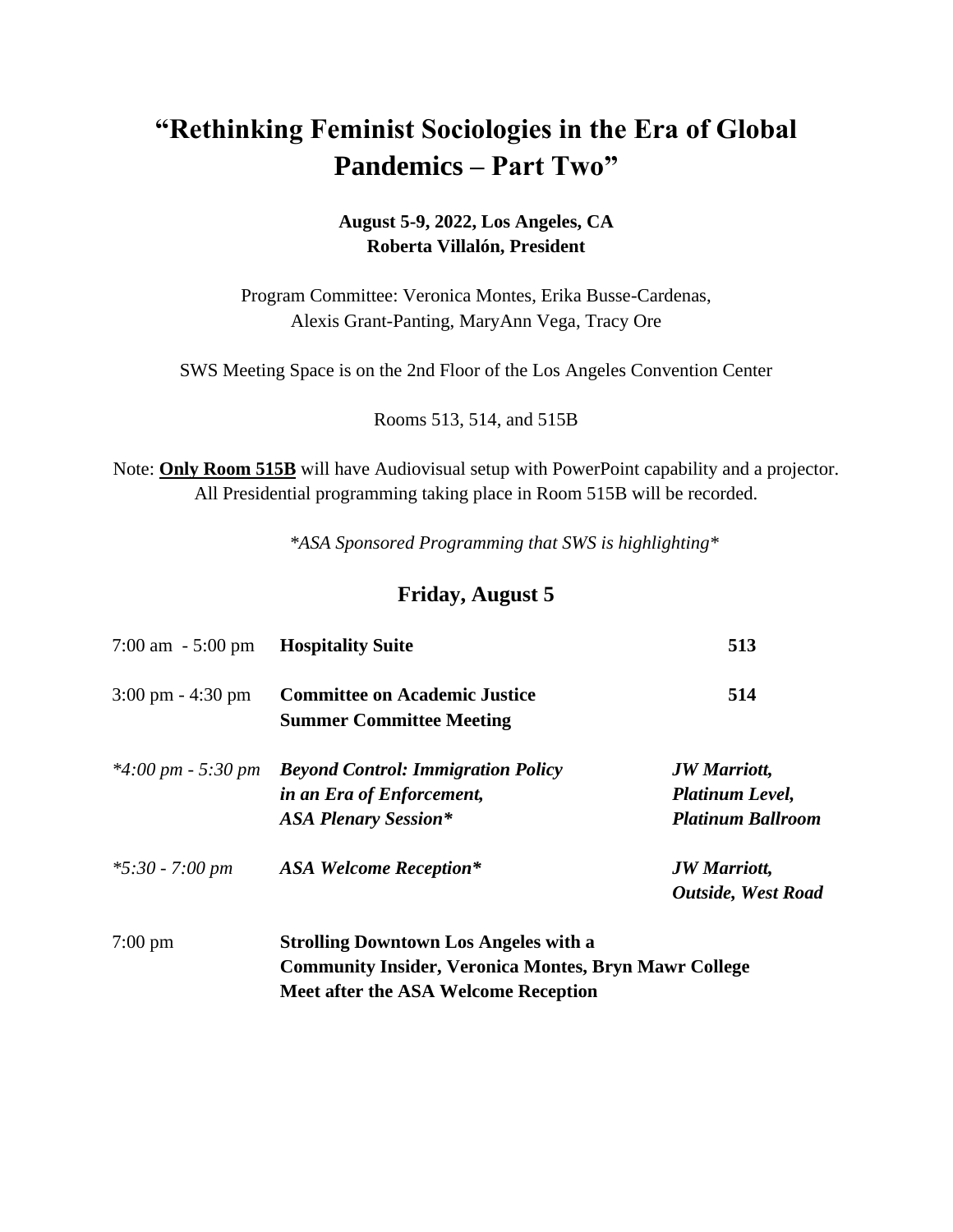| <b>Saturday, August 6</b> |  |  |
|---------------------------|--|--|
|---------------------------|--|--|

| $7:00 \text{ am } -5:00 \text{ pm}$              | <b>Hospitality Suite</b>                                                                                                                                                                                                                                                                                                                                                                                                                                                                                                                                                                                           | 513  |  |
|--------------------------------------------------|--------------------------------------------------------------------------------------------------------------------------------------------------------------------------------------------------------------------------------------------------------------------------------------------------------------------------------------------------------------------------------------------------------------------------------------------------------------------------------------------------------------------------------------------------------------------------------------------------------------------|------|--|
| $7:00$ am $-8:00$ am                             | <b>Themed Conversation Tables over Coffee</b>                                                                                                                                                                                                                                                                                                                                                                                                                                                                                                                                                                      | 514  |  |
| $\bullet$<br>$\bullet$<br>$\bullet$<br>$\bullet$ | Global Translation for Liberation Project<br>Led by Christina Chica, University of California, Los Angeles<br>$\circ$<br>Junior Faculty<br><b>Job Applications</b><br><b>Applied Sociology</b><br>Graduate Student Life<br>Dealing with Toxic Environments<br><b>Balancing Work and Personal Time</b><br>Navigating the ASA meetings<br>Whatever comes up!                                                                                                                                                                                                                                                         |      |  |
| 8:15 am - 9:45 am                                | <b>Plenary: Decolonizing and Reimagining</b><br><b>Feminist Sociologies in the Era of Global Pandemics</b>                                                                                                                                                                                                                                                                                                                                                                                                                                                                                                         | 515B |  |
|                                                  | Chair: Esther Hernandez-Medina, Assistant Professor, Pomona College                                                                                                                                                                                                                                                                                                                                                                                                                                                                                                                                                |      |  |
| $\bullet$                                        | Mary Romero, Arizona State University, "Envisioning and Transforming<br>Feminist Production of Knowledge as the New Normal"<br>Carmela Roybal, University College Dublin, "Kwije Kwi'o: Indigenous<br>Matriarchs, Decoloniality, and Dismantling Structures of Power"<br>Nancy López, Professor, University of New Mexico, "Just Bureaucracies?<br>The Urgency of Enduring Antiracist Feminist Intersectional<br>Administrative and Institutional Data for Distribution of Resources and<br>Liberatory Praxis"<br>stef shuster, Michigan State University, "Anticipating Respondent's Needs<br>in Times of Crisis" |      |  |
| $10:15 - 11:45$ am                               | <b>Workshop: Matriarchal Knowledge, Intersectionality,</b><br>and Decolonizing Methodologies for Indigenous Liberation<br><b>Research and Praxis</b>                                                                                                                                                                                                                                                                                                                                                                                                                                                               | 515B |  |

Organizer: Carmela Roybal, University College Dublin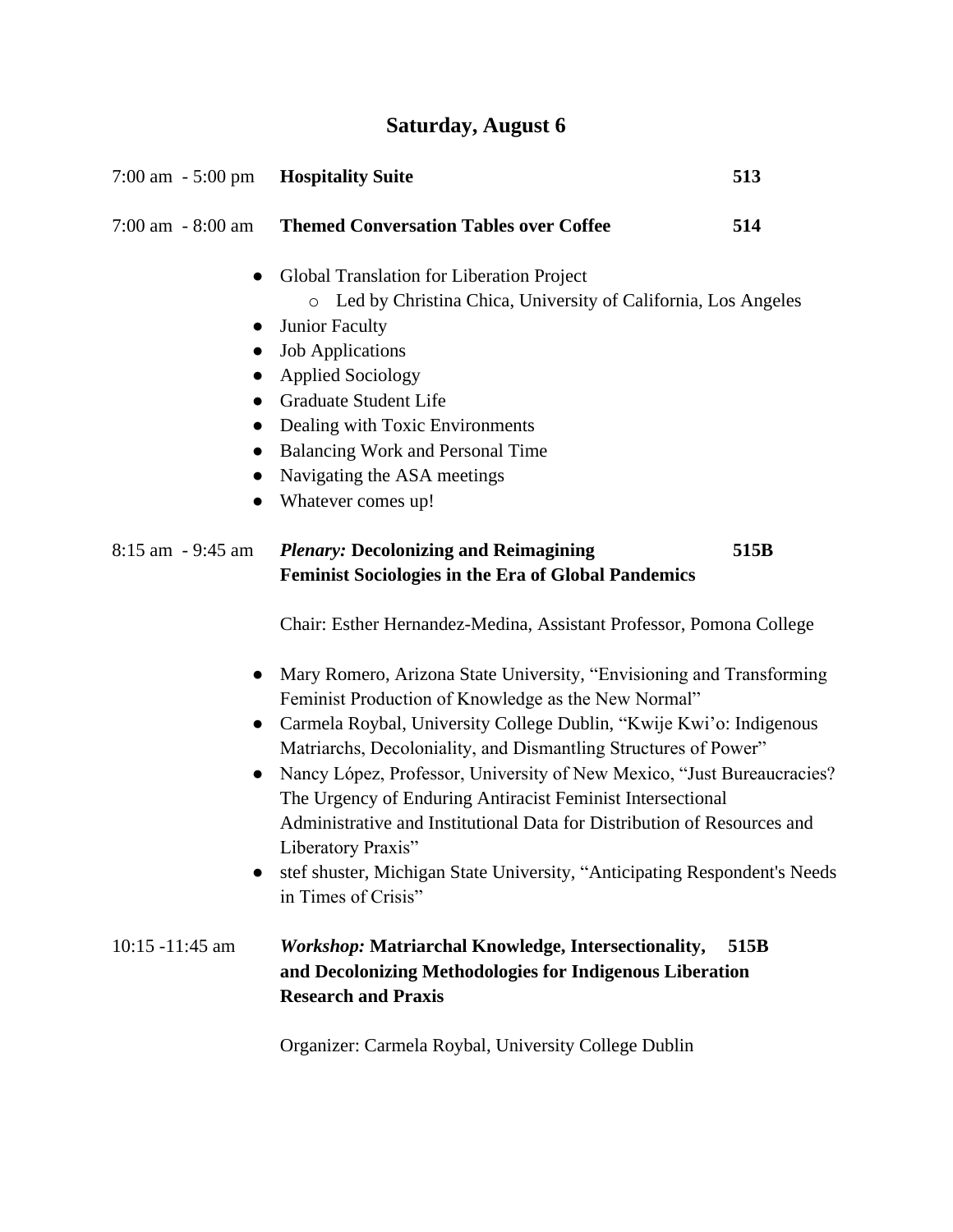The proposed workshop takes an intersectional and interactive approach to interrogating the colonization of the Americas, i.e., the United States, Canada, Mexico, Central America, and Latin America. Centuries of land grabs, genocide, and political alienation have led to the erasure of martriarchal knowledge systems. This workshop walks participants through the lived experience of Indigenous peoples of the Americas and dives into the present state of the Native Nations. Focused on rematriating Indigenous knowledge systems related to birthing practices, women's health, and community balance, this workshop has implications for race and ethnic studies, education praxis, and health research. Participants from all racial and ethnic and research backgrounds are encouraged to participate. The workshop is centered on Indigenous and Latinx populations and is designed to educate, build solidarity, and exchange knowledge for the betterment of research practices. Learning Outcomes:

- Walk participants through historical events that shaped women's health.
- Demonstrate how intersectionality and the matrix of domination can help to understand the Indigenous experience and build better research and education practices.
- Share how matriarchal knowledge is a location for resistance and solidarity.

|                                     | $*12:00 \, \text{pm}$ - 1:30 pm Abortion Rights in Crisis:<br><b>Reflections on Dobbs v Jackson,</b><br><b>ASA Plenary Session*</b>                                                     | <b>JW Marriott Floor:</b><br>Platinum Level,<br><b>Platinum Ballroom</b> |  |
|-------------------------------------|-----------------------------------------------------------------------------------------------------------------------------------------------------------------------------------------|--------------------------------------------------------------------------|--|
| $2:00 \text{ pm} - 3:30 \text{ pm}$ | <i>Presidential Panel:</i> On Publishing Part 1:<br><b>Q&amp;A</b> with Book and Journal Authors                                                                                        | 515B                                                                     |  |
|                                     | Moderator: Erika Busse-Cardenas, Macalester College                                                                                                                                     |                                                                          |  |
|                                     | • Tracy E. Ore, St. Cloud State University<br>• Andrea S. Boyles, Tulane University<br>• Victoria Reyes, University of California, Riverside<br>Roberta Villalón, St. John's University |                                                                          |  |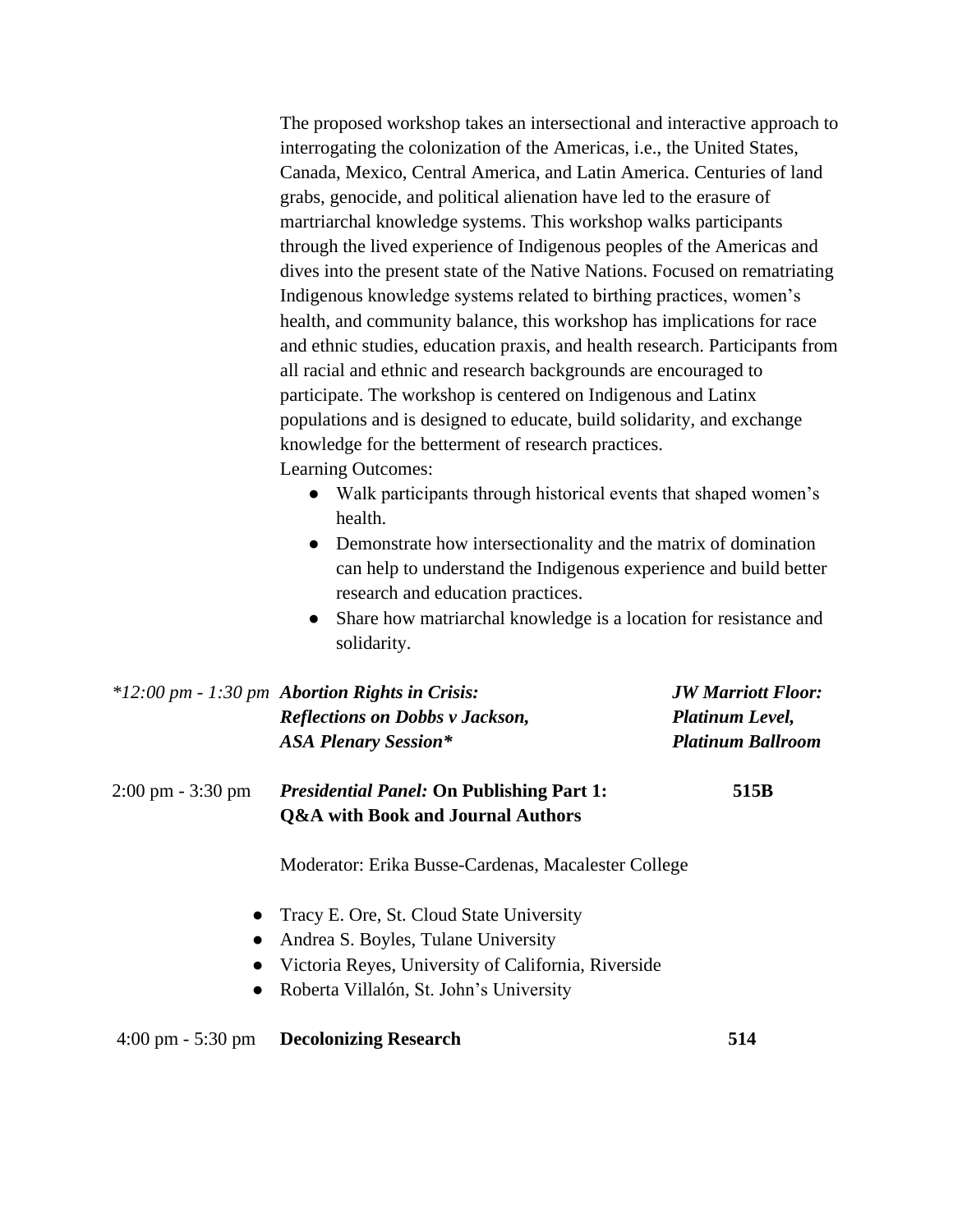| $\bullet$<br>$\bullet$              | The Rainbow Nation and the Gays it Excludes: How South Africa<br>routinized denying refugee protections to those applying based on<br>persecution based on sexual orientation or gender identity – Miriam<br>Gleckman-Krut, The University of Michigan<br>Can The Bureaucracy of Naming Be Decolonized? A Nepali Third Gender<br>Perspective - Shuvechha Ghimire, University of South Florida |                                              |
|-------------------------------------|-----------------------------------------------------------------------------------------------------------------------------------------------------------------------------------------------------------------------------------------------------------------------------------------------------------------------------------------------------------------------------------------------|----------------------------------------------|
| $\bullet$                           | The Strip Club Segregation Index: A Digital Sociology of the<br>Contemporary Sexual Commerce Landscape - Melissa Brown, Santa<br>Clara University                                                                                                                                                                                                                                             |                                              |
| $\bullet$                           | Constructing the Hun: Online Stigmatization of MLM Participants –<br>Jessica Pearce, University of Louisiana at Lafayette, and Kristen Kahanek,<br>University of Louisiana at Lafayette                                                                                                                                                                                                       |                                              |
| $\bullet$                           | Taking the Children to Take the Land: Indian Child Welfare, Brackeen v.<br>Haaland, and the Future of Tribal Sovereignty – Amy Casselman-<br>Hontalas, Stanford University                                                                                                                                                                                                                    |                                              |
| $4:00 \text{ pm} - 5:30 \text{ pm}$ | <b>Feminist Organizing and Advocacy from</b><br>a Global Perspective: Working with and Learning<br>from Transnational Institutions and Actors                                                                                                                                                                                                                                                 | 515B                                         |
|                                     | Fumilayo Showers, University of Connecticut<br>Solange Simões, Eastern Michigan University                                                                                                                                                                                                                                                                                                    |                                              |
| $*5:30 - 7:00 \text{ pm}$           | <b>ASA Student Reception*</b>                                                                                                                                                                                                                                                                                                                                                                 | <b>JW</b> Marriott,<br><b>Outdoor</b> , West |
| <b>Road</b>                         |                                                                                                                                                                                                                                                                                                                                                                                               |                                              |
|                                     | *8:00 pm - 10:00 pm ASA Minority Fellowship Reception*                                                                                                                                                                                                                                                                                                                                        | <b>JW</b> Marriott,                          |

 *Gold Level, Salon 3*

*We are excited for you to meet the SWS 2022 ASA Minority Fellows, Theresa Hice-Fromille, University of California, Santa Cruz and Carla Salazar Gonzalez, University of California, Los Angeles and hope you can attend.* 

*We will also celebrate Theresa Hice-Fromille and Carla Salazar Gonzalez on Sunday evening at the SWS Awards Banquet.* 

*Tickets can be purchased at-the-door or online via the [registration](https://nam12.safelinks.protection.outlook.com/?url=https%3A%2F%2Fwww.asanet.org%2Fannual-meeting%2F2022-annual-meeting%2Fregistration&data=05%7C01%7C%7C8562d12e45df4f3fc4e608da432dbdf3%7C84df9e7fe9f640afb435aaaaaaaaaaaa%7C1%7C0%7C637896160988483537%7CUnknown%7CTWFpbGZsb3d8eyJWIjoiMC4wLjAwMDAiLCJQIjoiV2luMzIiLCJBTiI6Ik1haWwiLCJXVCI6Mn0%3D%7C3000%7C%7C%7C&sdata=YuotiuXBzB3rJ24m2%2Bfm6I8%2Fl5RwlJpfi6xsloGOCKw%3D&reserved=0) website.*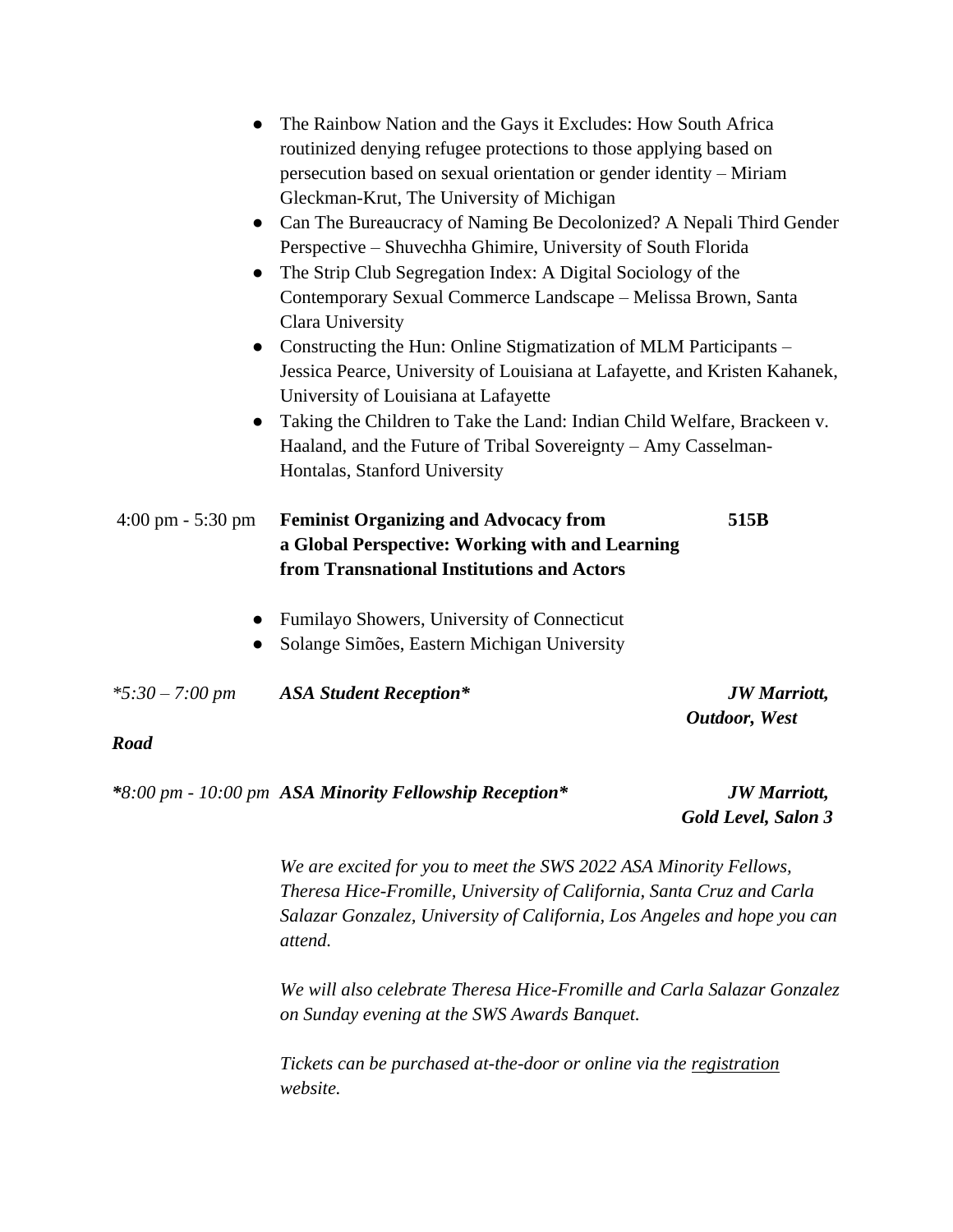## **Sunday, August 7**

| $7:00 \text{ am } -5:00 \text{ pm}$ | <b>Hospitality Suite</b>                                               | 513  |
|-------------------------------------|------------------------------------------------------------------------|------|
| $7:00$ am $-8:00$ am                | <b>Themed Conversation Tables over Coffee</b>                          | 514  |
| $\bullet$                           | Global Translation for Liberation Project                              |      |
|                                     | Christina Chica, University of California, Los Angeles<br>$\circ$      |      |
|                                     | The Feminist Sociologist as an Expert Witness                          |      |
|                                     | o Diana M. Pearce, University of Washington                            |      |
| $\bullet$                           | <b>Junior Faculty</b>                                                  |      |
| $\bullet$                           | <b>Applied Sociology</b>                                               |      |
| $\bullet$                           | <b>Job Applications</b>                                                |      |
| $\bullet$                           | <b>Graduate Student Life</b>                                           |      |
| $\bullet$                           | Dealing with Toxic Environments                                        |      |
| $\bullet$                           | <b>Balancing Work and Personal Time</b>                                |      |
| $\bullet$<br>$\bullet$              | Navigating the ASA meetings<br>Whatever comes up!                      |      |
|                                     |                                                                        |      |
| $8:15 - 9:45$ am                    | <b>Presidential Workshop:</b>                                          | 515B |
|                                     | feminist criticism and imagination: celebrating bell hooks             |      |
|                                     | Moderator: Chriss Sneed, Barnard College and University of Connecticut |      |
| 10:15-11:45 am                      | <b>Plenary: Honoring Esther Chow's Trajectory</b><br>and Legacy        | 515B |
|                                     | Chair: Minjeong Kim, San Diego State University                        |      |
| $\bullet$                           | Mary Osirim, Bryn Mawr College                                         |      |
| $\bullet$                           | Josephine Beaoku-Betts, Florida Atlantic University                    |      |
| $\bullet$                           | Bandana Purkayastha, University of Connecticut                         |      |
| $\bullet$                           | Veronica Montes, Bryn Mawr College                                     |      |
| $\bullet$                           | Kristina Fullerton Rico, University of Wisconsin-Madison               |      |
| $\bullet$                           | Jennifer James, University of California, San Francisco                |      |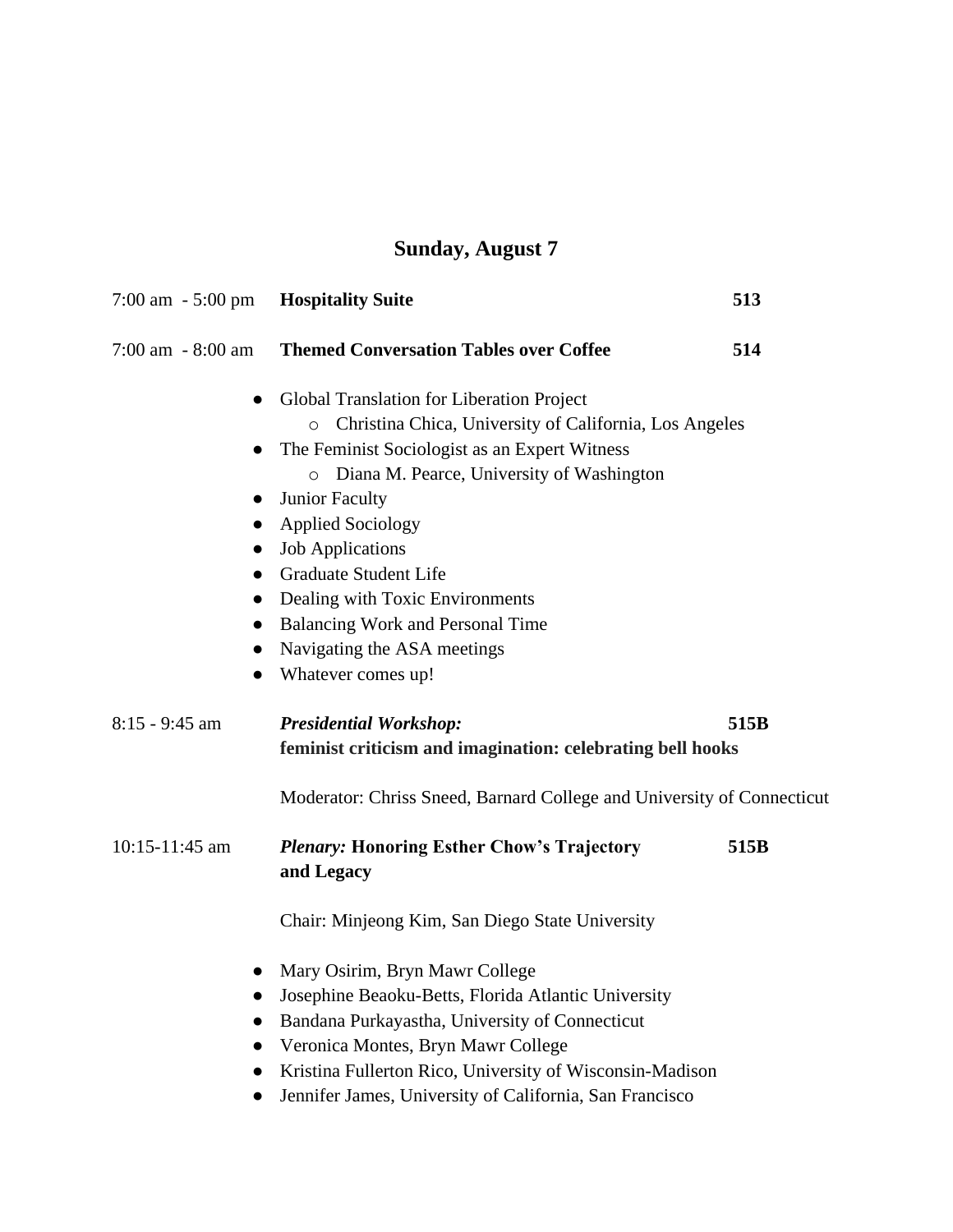● Angie P. Mejia, University of Minnesota, Rochester

### 12:00 pm - 1:30 pm *Presidential Panel:* **On Publishing Part 2: 515B Q&A with Book and Journal Editors**

Moderator: Melanie Heath, McMaster University

- Shannon Kneis, *Sociology and Gender Associate Commissioner Editor, Bristol University Press*
- Ginetta Candelario, *Professor of Sociology and Latin American & Latina/o Studies, Smith College, Editor of Meridians: feminism, race, transnationalism*
- Yasemin Besen-Cassino, *Professor & Chair of Sociology, Montclair State University, Editor, Contemporary Sociology*
- Jeff Lasser, *Publisher, Sociology, Anthropology, & Family Studies, SAGE*

#### 2:00 pm - 3:30 pm **Teaching in the Neoliberal University 514**

- Mandatory Reporting Obligations of Sexual Misconduct on University Campuses: Perspectives of Faculty and Graduate Students at a Large Research University in Texas – Theresa Morris, Texas A&M University, and Fizza Raza, Texas A&M University
- Black Girlhood Studies and Teaching For Black Girls in the Neoliberal University, Theresa Hice-Fromille, University of California, Santa Cruz
- "Whose Knowledge?": Editing Wikipedia, Epistemic Questions,and Teaching U.S. and Global Sociology Courses, Tanetta Andersson, Trinity College, CT

#### 2:00 pm - 3:30 pm **Positionality and Methodologies 515B**

- Decolonizing feminist methodology in social scientific studies of global public health, Assata Zerai, University of New Mexico
- Indigenous Participatory Action Research, Memoir and Art Therapy to Heal War Trauma:A presentation on how war trauma can be healed using indigenous research methods, Shahd Alasaly, University of South Florida
- Mothering Methodologies: Motherhood, Positionality, and the Field, Carolyn Fraker, St. Thomas Aquinas College
- Out of Love: Women of Color Feminist (Re)imagining of Community Care, Alannah Caisey, University of Pittsburgh, Endia Hayes, Rutgers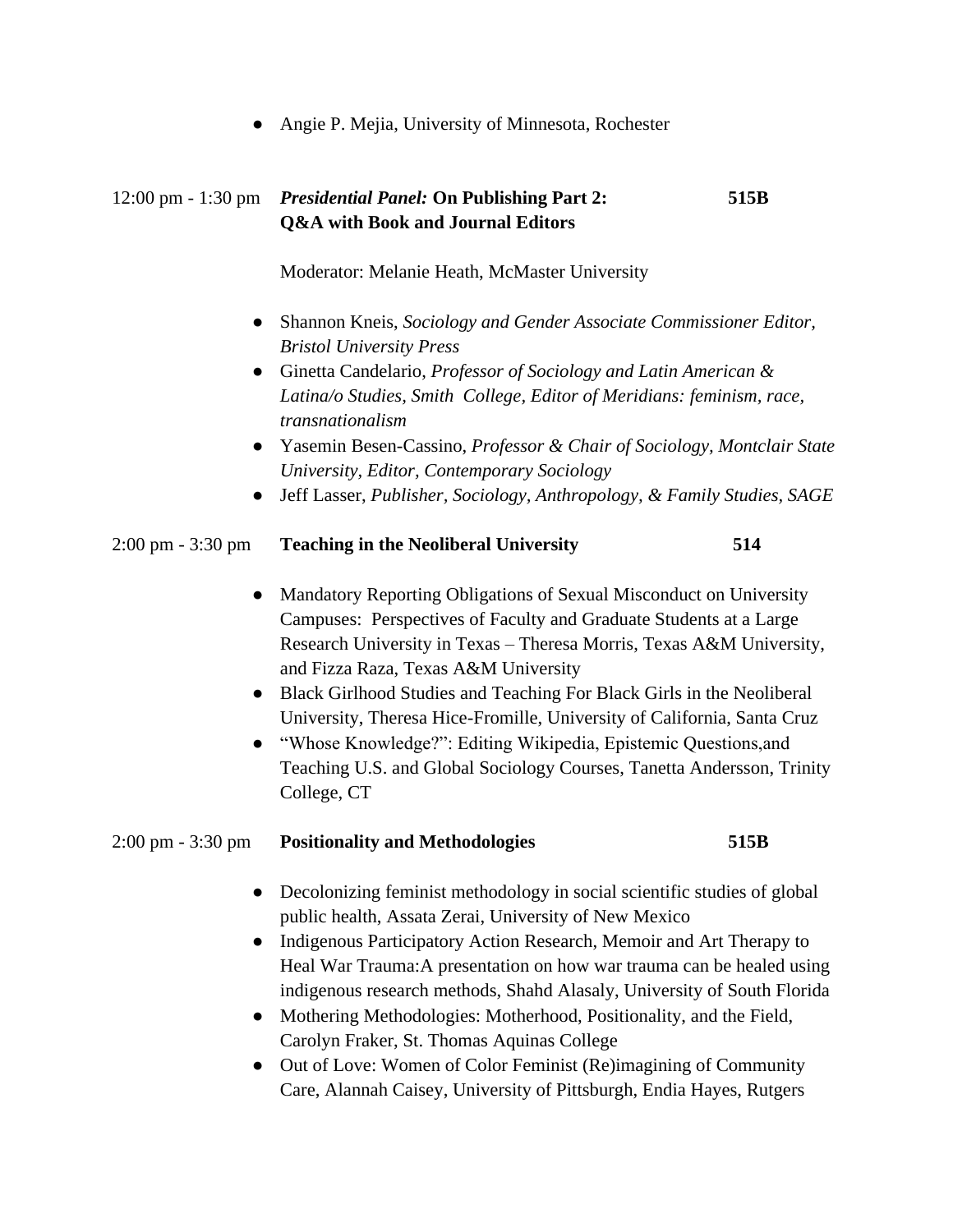|                                                         | University, christina ong, University of Pittsburgh, and Vivetha<br>Thambinathan, Western University                                                                                                                                                                                                                            |                                                                          |
|---------------------------------------------------------|---------------------------------------------------------------------------------------------------------------------------------------------------------------------------------------------------------------------------------------------------------------------------------------------------------------------------------|--------------------------------------------------------------------------|
| $\bullet$                                               | Positionality in Crises: A Discourse Analysis of Race and Gender in<br>School Systems during COVID-19, Hanora Tracy, Tulane University                                                                                                                                                                                          |                                                                          |
| $*4:00 \text{ pm} - 5:30 \text{ pm}$                    | <b>ASA Awards Presentation and</b><br><b>Presidential Address*</b>                                                                                                                                                                                                                                                              | <b>JW Marriott Floor:</b><br>Platinum Level,<br><b>Platinum Ballroom</b> |
| $6:00 - 7:00$ pm<br>$\bullet$<br>$\bullet$<br>$\bullet$ | <b>SWS-South Chapter Meet &amp; Greet</b><br>Mandi N. Barringer, University of North Florida, President of SWS-South,<br>Panel Organizer and Moderator<br>Baker Rogers, Georgia Southern University, Past-President of SWS-South<br>Ariane Prohaska, The University of Alabama, Hand Mentor Program<br>Coordinator of SWS-South | 514                                                                      |
| $7:00 - 9:30$ pm                                        | <b>Awards Banquet</b><br><b>Feminist Activist Awardee Talk by</b><br><b>Brittany P. Battle, Wake Forest University</b>                                                                                                                                                                                                          | 515B                                                                     |
|                                                         | <b>Monday, August 8</b>                                                                                                                                                                                                                                                                                                         |                                                                          |
| $7:00 \text{ am } -5:00 \text{ pm}$                     | <b>Hospitality Suite</b>                                                                                                                                                                                                                                                                                                        | 513                                                                      |
| $7:00$ am $-8:00$ am                                    | <b>Themed Conversation Tables over Coffee</b><br>Junior Faculty<br>• Job Applications<br><b>Applied Sociology</b><br><b>Graduate Student Life</b><br>Dealing with Toxic Environments<br><b>Balancing Work and Personal Time</b><br>Navigating the ASA meetings<br>Whatever comes up!                                            | 513                                                                      |
| 8:15 - 9:45 am                                          | <b>Workshop: Digital Feminist Sociologies</b><br>and Latin+ Praxis                                                                                                                                                                                                                                                              | 514                                                                      |
|                                                         | Co-led by founding members of the Latin+ Feminist                                                                                                                                                                                                                                                                               |                                                                          |

Sociology Collective: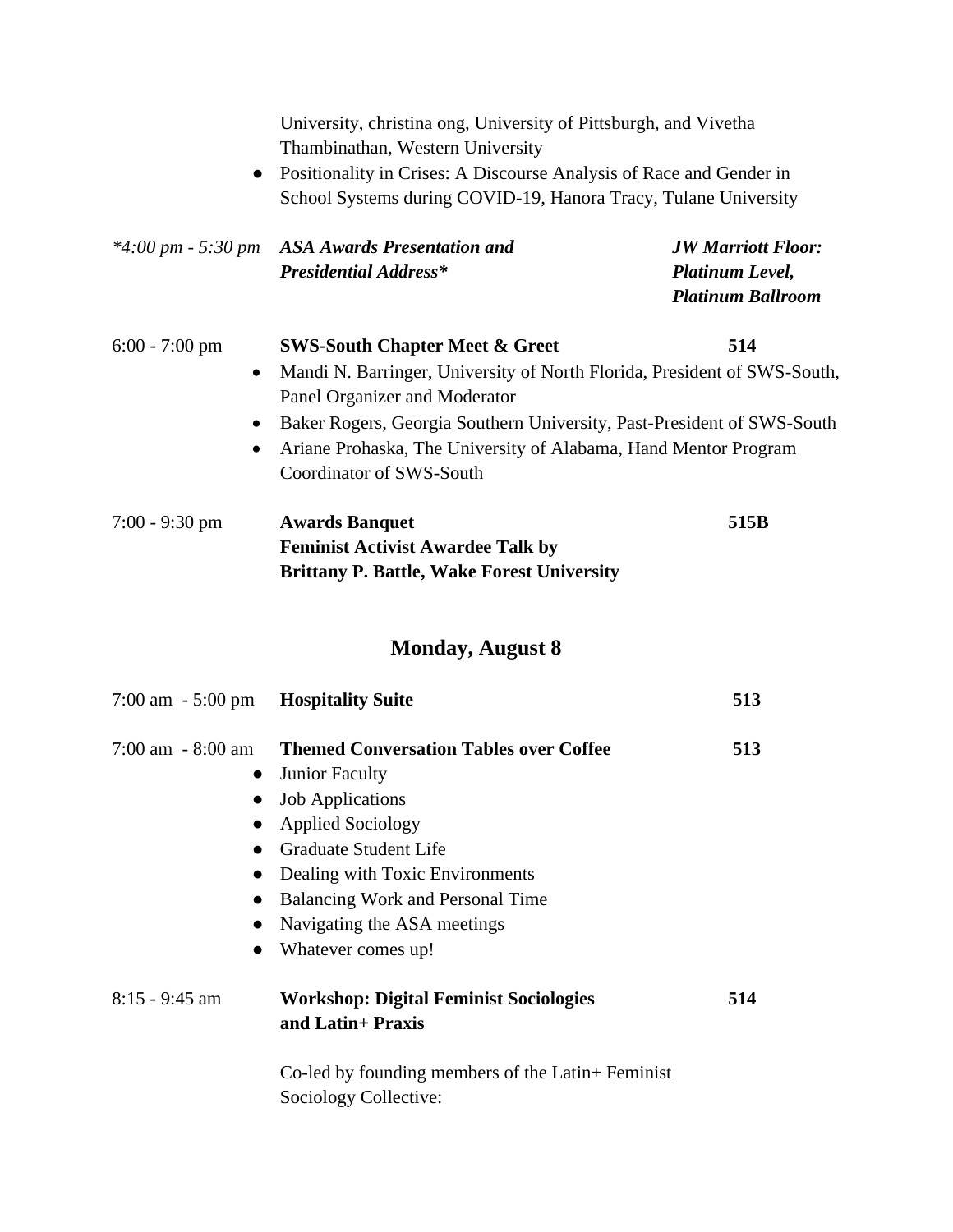- Erika Busse-Cardenas, Macalester College
- Verónica Montes, Bryn Mawr College
- Nancy López, University of New Mexico
- Roberta Villalón, St. John's University

Digital technologies are now part and parcel of our daily lives. Accordingly, the use of digital tools to advance feminist sociologies has become a reality. The incorporation of these new technologies has brought a series of questions to the ways we teach, how we engage with our research, and how we become involved with our scholarly activism. In this workshop, we will collectively ponder on the challenges and opportunities that the incorporation of such digital tools brings to our praxis as Latinx feminist sociologists. Moreover, we will reflect on how digital technologies can be used strategically to cope with the demands of the new era of global pandemics, collaborate with grassroots efforts to advance social change, and get involved in the reimagining of ontological and epistemological matters. Last, we will learn from the experiences of those colleagues who have already been utilizing such tools to improve their pedagogy, scholarship and/or activism, so as a whole, we can get inspired to find the best ways to merge digital feminisms and Latinx sociologies in current times.

| 10:00 am - 11:30 am Committee on Discrimination | 514 |
|-------------------------------------------------|-----|
| <b>Summer Committee Meeting</b>                 |     |

#### 10:15 - 11:45 am **Roundtables and Authors Informal Talks 515B**

#### **Table 1: Activism & Organizing**

- Moderator: Assata Zerai, University of New Mexico
- "The Conditions for Solidarity: How Development Workers Navigate Privilege and Difference"— Sophia Boutilier, Stony Brook University
- "Doing "Gendered Exit:" Work, Care, and the Moral Practices of People with Disabilities"— Zhilan Fang, Chinese University of Hong Kong
- "Decolonizing Territories: Rethinking Land Through the Isla Vista Food Forest (CA) from a Feminist Perspective"— Noa Cykman, University of California, Santa Barbara
- "A System Designed to Fail: Conventionalized Perspective on Individuals with Convictions addition to Mental Health Symptoms"— Michele Talley, University of California, Berkeley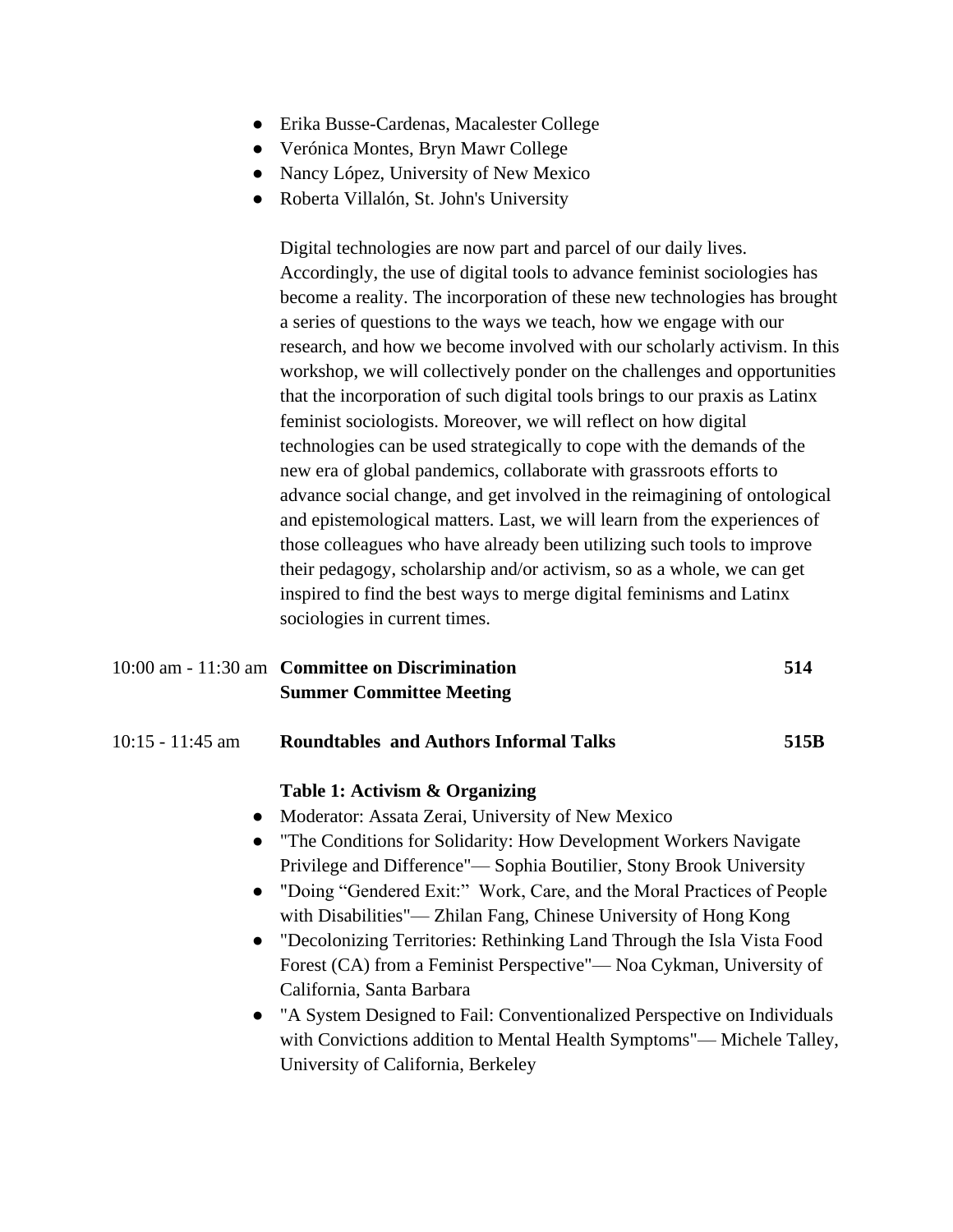#### **Table 2: COVID & Inequality**

- Moderator: Diana Pearce, University of Washington
- "Sociological approach to Gender dimensions of COVID 19"— Lejla Mušić, Associate prof at Faculty of POLITICAL SCIENCES SARAJEVO, Department of Sociology, Skenderija 72 Bosnia and Herzegovina
- "Digital Placemaking During Disaster: gender and sexual minority adaptations in Mexico City to Covid-19"— Christina Chica, University of California, Los Angeles
- "Labor Unions, Coalitions, and the Politics of Care: A Case Study in Toronto, Canada"— Patricia Roach, University of Toronto
- "Who can refuse to work during COVID's"great resignation?" Inequality in New Orleans' restaurant industry"— Natalie Blaustone-Dye, Tulane University

### **Table 3: Education**

- Moderator: Johanna S. Quinn, Fordham University
- "From Certainty Seeking Habits to Not Knowing Together: Self-Narratives in the Classroom When the Personal is Public"— Light Carruyo, Vassar College
- "Indian International Students in Tampa, Florida: A Qualitative Exploration"— Srijita Banerjee, University of South Florida

### **Table 4: Family**

- Moderator: Adriana Ponce, University of Michigan
- "Holiday Cards: A Discourse of Gender, Identity, and Social Definitions of the Family"— Daniel Farr, Kennesaw State University
- "Power Moves: Theorizing Gendered Power at the Interactional-Level in Post-Litigation Child Custody Arrangements"— Adriana Ponce, University of Michigan
- "Taking the Children to Take the Land: Indian Child Welfare, Brackeen v. Haaland, and the Future of Tribal Sovereignty"— Amy Casselman-Hontalas, Stanford University

### **Table 5: Gender**

- Moderator: Penny Harvey, California Institute of Integral Studies
- ""I like the idea in theory": Negotiating Tensions of Trans/Nonbinary\* Subjectivity Under New Regimes of Legal Gender Marker and Gender-Affirming Name Changes"— Wynn Strange, Portland State University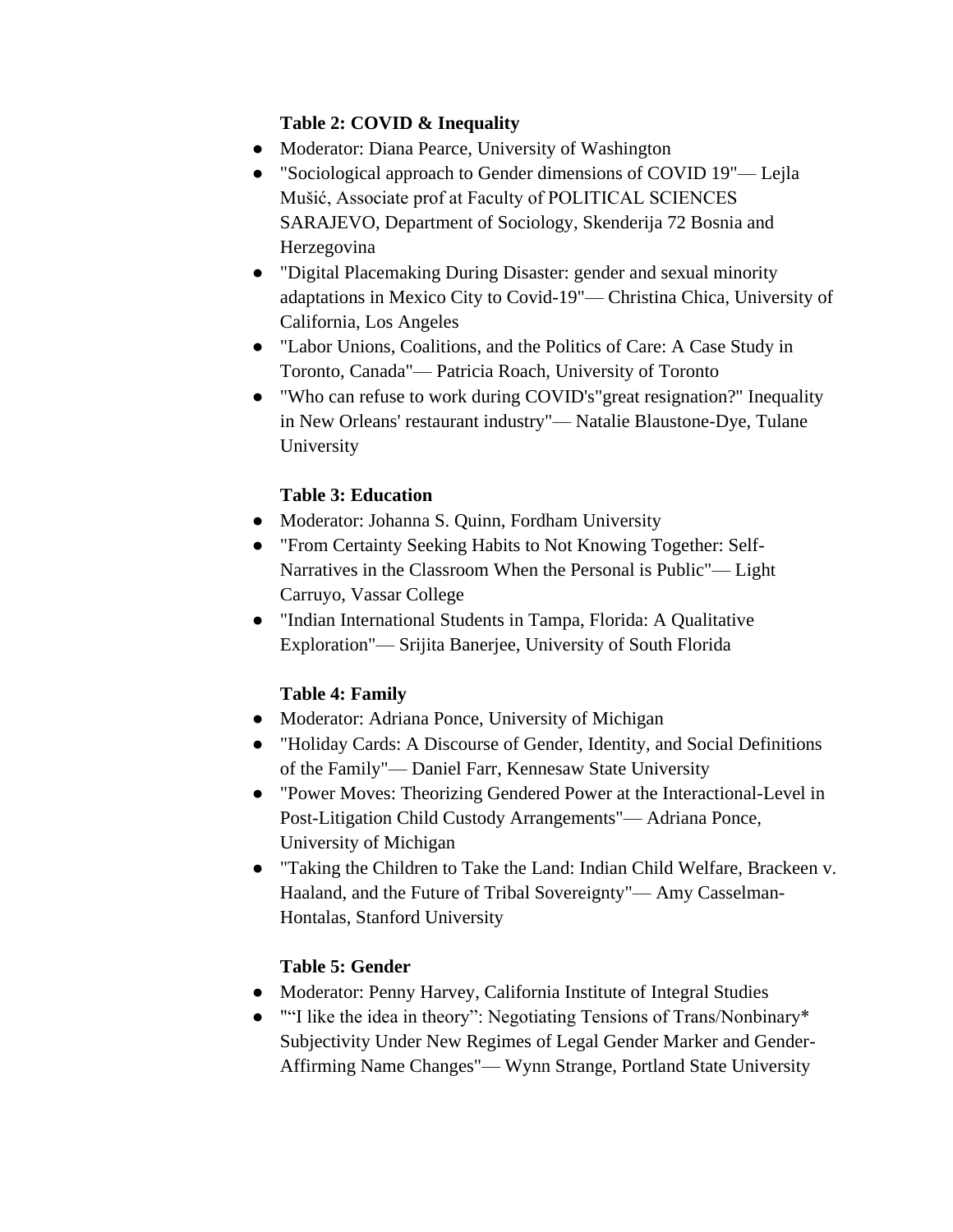- ""When I say who I am, believe me": Autistic transgender people's experiences accessing gender-affirming medical care"— Nic Rios, The Graduate Center - City University of New York
- "Girls can kick ass ... without being angry': The Postfeminist legacies of all-girls schooling on work and family lives"— Helene Lee, Dickinson College

#### **Table 6: Immigration**

- Moderator: Mary Osirim, Bryn Mawr College
- "If We Are All Immigrants, Then Who Is An Expat?"— Shuvechha Ghimire, University of South Florida
- "Latinx Transitions to Health Professions Education and Careers Across a New Immigrant Destination"— Nicole A. Perez, University of Illinois College of Medicine

#### **Table 7: Race & Identity**

- Moderator: J'Mauri Jackson, Indiana University
- "Rigid and Flexible Racialization of Asian Americans: A Study of Whites' Narratives of Desire"— Louise Ly, University of California, Berkeley
- "Where Girls "Get Stuck": Exploring Latina Rural Girlhoods in California's Agricultural Central Valley"— Roxanna Villalobos, Sociology, University of California Santa Cruz
- "Re-examining Heteronormativity from an Intersectional and Transnational Feminist Standpoint"— Michelle Parra, The University of California, Santa Cruz

#### **Table 8: Violence**

- Moderator: Debbie Griffith, University of Central Florida
- "A Tale of Two Shooters: Predicting the Fate of Mass Shooting Perpetrators"— Sara Tyberg, University of California Santa Barbara
- "Liberation, Vigilantism, and Displaced Violence in Right-Wing Anti-Trafficking Narratives"— Corinne Schwarz, Oklahoma State University
- "Socialized Racial Behavior and Driving While Black: The Cultural Significance of Racial Socialization And"The Talk" Within The Black Family"— Debbie Griffith, University of Central Florida

#### **Table 9: Mothering/Parenting**

- Moderator: Ellen Decoo, Salt Lake Community College
- Pregnancy, Childbirth, and Early Mothering during COVID-19 Stephanie Bonnes, University of New Haven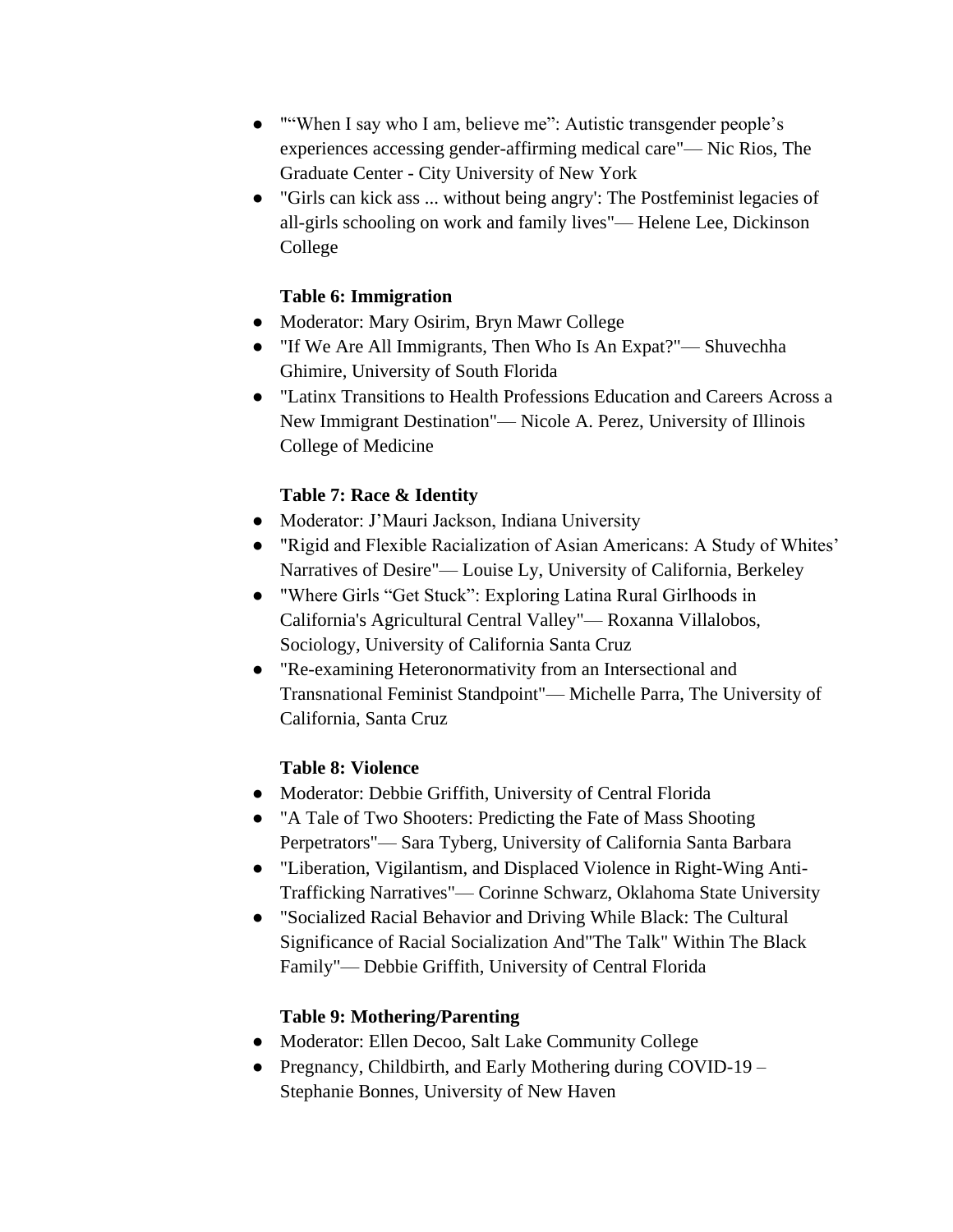|                                      | A critical intersectional analysis of Black doulas' experiences in maternal<br>healthcare, Emely Matos, University of Central Florida<br>Delaying marriage and motherhood in a conservative religion: cultural<br>rationalization among West-European Latter-day Saints - Ellen Decoo,<br><b>Salt Lake Community College</b>            |                                                                                |
|--------------------------------------|-----------------------------------------------------------------------------------------------------------------------------------------------------------------------------------------------------------------------------------------------------------------------------------------------------------------------------------------|--------------------------------------------------------------------------------|
| $\bullet$<br>$\bullet$               | <b>Authors Informal Talks</b><br>Roberta Villalón, St. John's University, and Sarah Kraft, St. John's<br>University<br>Joan Meyers, California State University - Cal Poly - San Luis Obispo                                                                                                                                            |                                                                                |
| $12:00 \text{ pm} - 1:00 \text{ pm}$ | <b>Publications Committee I Meeting (Closed)</b>                                                                                                                                                                                                                                                                                        | 514                                                                            |
| $1:00 \text{ pm} - 2:00 \text{ pm}$  | <b>Publications Committee II Meeting (Closed)</b>                                                                                                                                                                                                                                                                                       | 514                                                                            |
|                                      | *12:00 pm - 1:30 pm Decentering Sociology from the Global North:<br><b>Going Beyond Theory and Epistemology,</b><br><b>ASA Plenary Session*</b>                                                                                                                                                                                         | <b>JW Marriott Floor:</b><br><b>Platinum Level</b><br><b>Platinum Ballroom</b> |
| $2:00 - 3:30$ pm                     | The Right-Wing Anti-Gender Backlash<br>around the World (Part 2): Trends and Possible Solutions                                                                                                                                                                                                                                         | 515B                                                                           |
|                                      | Sponsored by: Sister to Sister Committee and CEDAW Subcommittee of<br>the SWS International Committee                                                                                                                                                                                                                                   |                                                                                |
|                                      | Solange Simões (Brazil/South America), Eastern Michigan University<br>Nazanin Shahrokni, London School of Economics<br>Roseanne Njiru, University of Nairobi<br>Amanda Hollis-Brusky (United States / North America), Pomona College                                                                                                    |                                                                                |
| $2:00 - 3:30 \text{ pm}$             | <b>Gender, Violence and Inequalities</b>                                                                                                                                                                                                                                                                                                | 514                                                                            |
| $\bullet$                            | "The system has failed you Ms. B": Structural inequities to autism<br>services for single Black female caregivers – Jennifer Singh, Georgia<br>Institute of Technology<br>When Your Injury Finds the Rapist Not Guilty: The Legal Interpretation<br>of Rape Victim's Medical Pain - Joohyun Park, University of California,<br>Berkeley |                                                                                |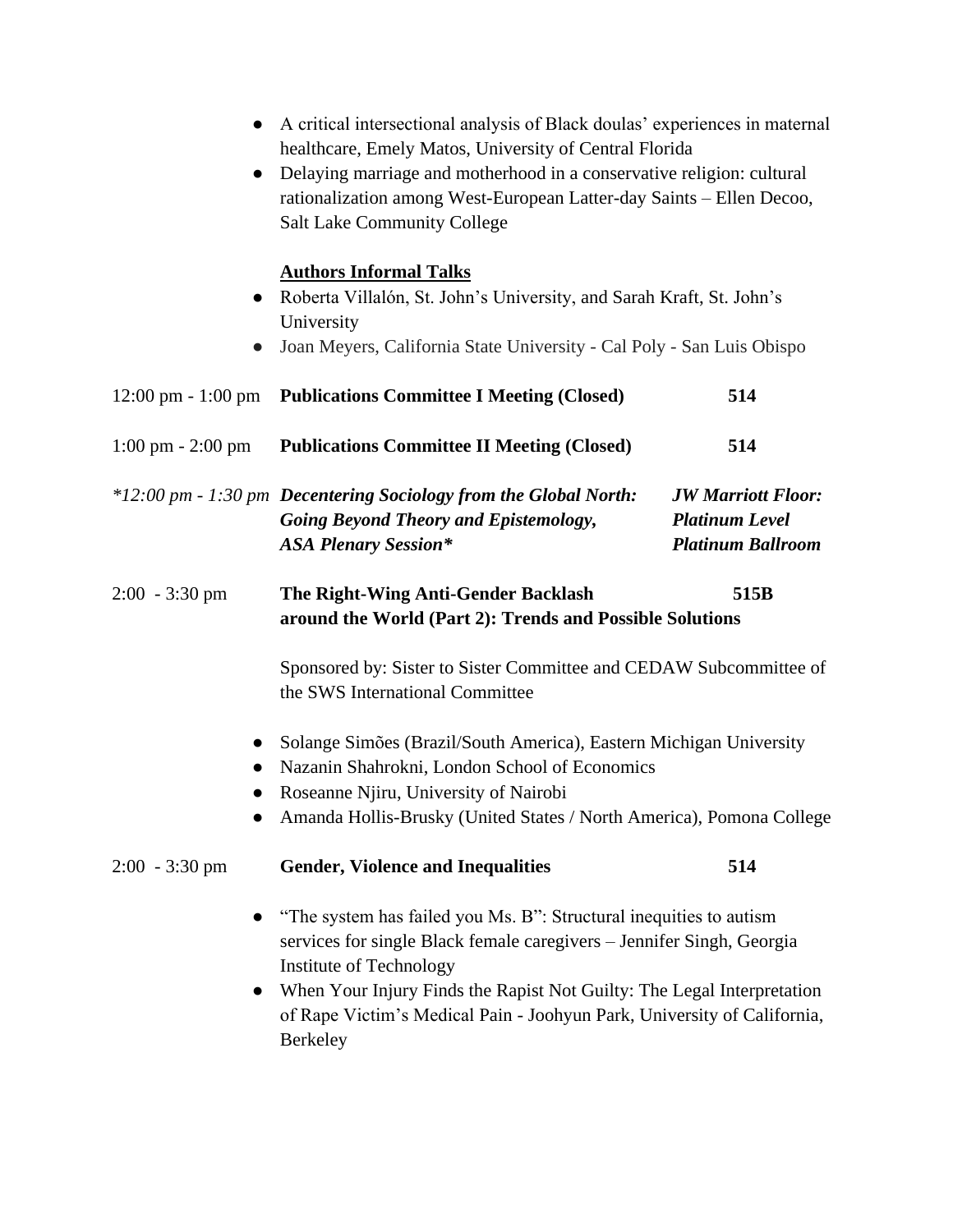| $\bullet$                           | Polarizing Support for Gun-Related Intimate Partner Violence<br>Interventions - Anne Groggel, North Central College; Australian National<br>University                                                    |                                                      |
|-------------------------------------|-----------------------------------------------------------------------------------------------------------------------------------------------------------------------------------------------------------|------------------------------------------------------|
|                                     | Reproductive Injustice, A Failed System, & A Pandemic: The Views of<br>Pregnancy and Birth in America, Äôs Healthcare Crisis - Dallas Peoples,<br>Texas Woman's University                                |                                                      |
| $\bullet$                           | Patriarchy, precarity, and gendered work: Agriculture and gender in<br>Ethiopian land deals - Sarah Stefanos, University of Wisconsin-Madison                                                             |                                                      |
| $3:00 \text{ pm} - 4:30 \text{ pm}$ | <b>Membership Committee</b><br><b>Summer Committee Meeting</b>                                                                                                                                            | 513                                                  |
| $4:00 \text{ pm} - 5:30 \text{ pm}$ | <b>Migrations and Sexualities:</b><br>A Preview of the 2023 Winter Meeting in New Orleans                                                                                                                 | 514                                                  |
| $\bullet$<br>$\bullet$              | Melanie Heath, SWS Co-President-Elect, McMaster University<br>Mary Osirim, SWS Co-President-Elect, Bryn Mawr College<br>Members from the Program Committee and Local Arrangements<br><b>Committee TBA</b> |                                                      |
| $4:30$ pm $-6:00$ pm                | <b>Gender &amp; Society Editorial Board Meeting (Closed)</b>                                                                                                                                              | 515B                                                 |
| $6:00 \text{ pm} - 7:00 \text{ pm}$ | <b>Gender &amp; Society Deputy Editors Meeting (Closed)</b>                                                                                                                                               | 515B                                                 |
|                                     | *7:00 pm - 9:00 pm ASA Sex and Gender Reception*                                                                                                                                                          | <b>Los Angeles Central</b><br><b>Library Gardens</b> |